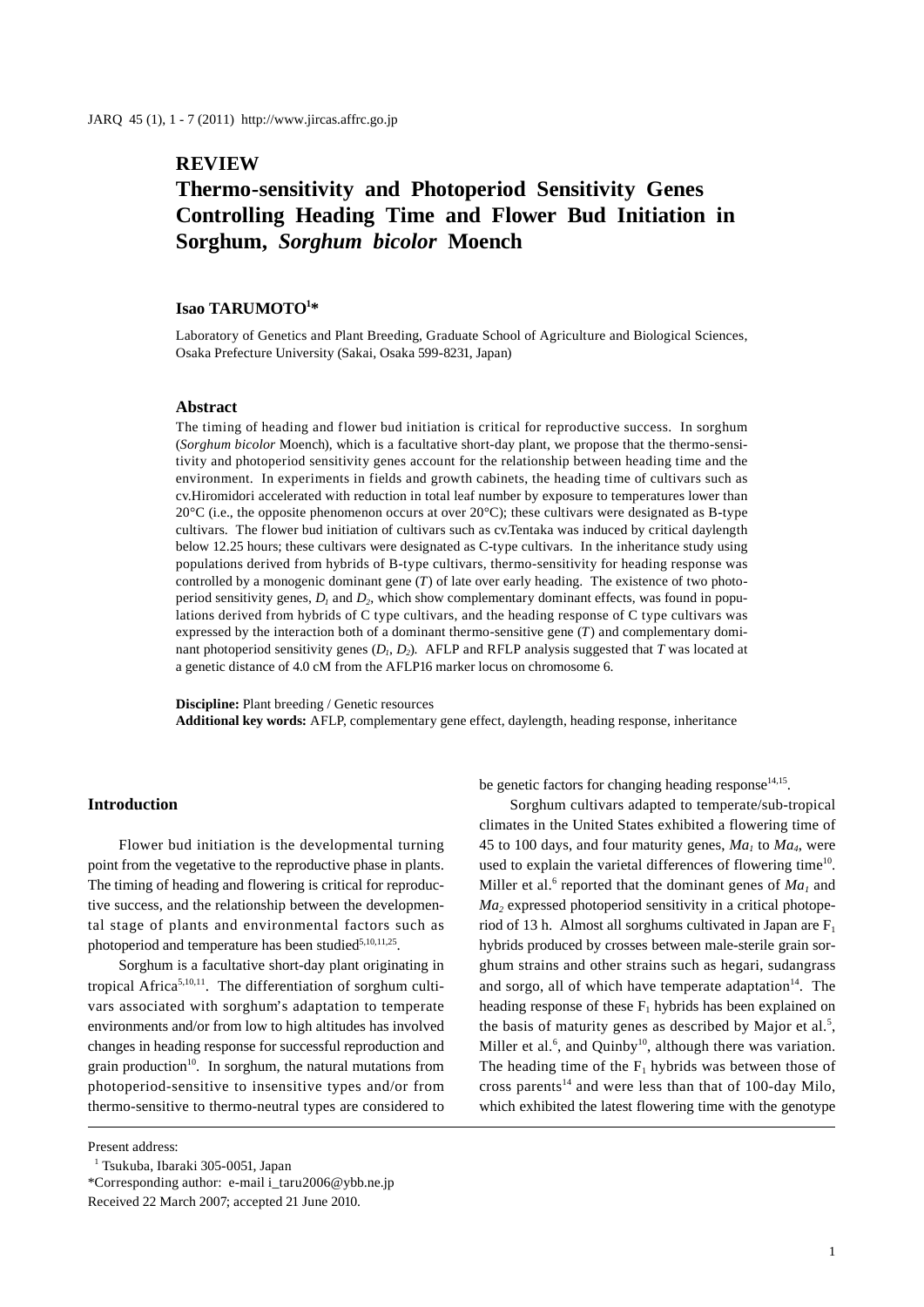I. Tarumoto

#### $Ma<sub>1</sub>Ma<sub>2</sub>Ma<sub>2</sub>Ma<sub>3</sub>Ma<sub>3</sub>Ma<sub>4</sub>Ma<sub>4</sub>$ .

Two exceptions, however, were observed. One was observed in hybrids such as cv.Hiromidori (Norin ko-2: Tx390 x Regs. Hegari)<sup>13</sup>. The heading response of cv. Hiromidori was similar to that of Combine hegari<sup>11</sup>, but no clear genetic explanation was made in Quinby *et al*. 11 or Tarumoto<sup>13,14</sup> using Quinby's maturity genes<sup>10</sup>. The other is in new hybrids<sup>3</sup>, cv. Tentaka and cv. Kazetachi, developed by hybridization between grain sorghum lines with very early maturity and photoperiod insensitivity. The heading response of cv.Tentaka and cv.Kazetachi, which exhibited strong photoperiod sensitivity and very late heading time<sup>3,15</sup>, cannot be explained by Quinby's maturity genes $10$ . To account for the observed heading response of the above two kinds of hybrid cultivars, Tarumoto *et al*. 16 proposed a thermo-sensitivity gene (*T*) and a photoperiod sensitivity gene (*D*). In order to prove the hypothesis, physiological and genetic studies of thermo-sensitivity and photoperiod sensitivity in sorghum were conducted<sup>13,16-22</sup>. This report deals with the heading response and/or flower bud initiation of sorghum cultivars related to temperature and daylength, and the inheritance of thermo-sensitivity and photoperiod sensitivity in hybrid sorghum.

# **Genetic variation and the effect of the environment on the heading time of sorghum**

Quinby<sup>10</sup> and Quinby et al.<sup>11</sup> characterized four maturity gene loci,  $Ma_1$ ,  $Ma_2$ ,  $Ma_3$  and  $Ma_4$ , for heading/flowering variation in sorghum cultivars adapted to temperate/ sub-tropical climates in the United States, and the loci have

accounted for much of the heading variation in sorghum. However, heading variation that cannot be explained by the four maturity loci<sup>5,10-11</sup> was observed in cv. Hiromidori<sup>14</sup>, and cv.Tentaka and cv.Kazetachi<sup>3</sup>. Therefore, I studied the heading response in sorghum cultivars<sup>16</sup> and showed the effect of the environment on heading time and flower bud initiation in  $F_1$  hybrids such as cv. Hiromidori, cv. Tentaka and cv.Kazetachi<sup>20-21</sup>.

To examine genetic variation in heading response, four F1 hybrids (cv.Suzuho, cv.Hiromidori, cv.Tentaka and cv.Kazetachi) and their cross parents shown in Table 1 were grown at three locations (Shioziri, Nagano, latitude 36°10' N; Sakai, Osaka, latitude 34°33' N; Ohsumi, Kagoshima, latitude 31°23' N) using four planting dates at 20-day intervals (20 May, 10 June, 1 July, and 20 July) in  $1996^{16}$ . In all cases, the daylength during the period of 40 days after planting was more than 13 h. Under these long daylength, the cultivars were classified into the following three types according to their heading response<sup>16</sup>: A-type (Chohin232, Tx3048, cv.Suzuho, Chohin1682 and Tx390): heading response was neutral to temperature and daylength; B-type (MS138, MS79, Regs.Hegari and cv.Hiromidori): heading time was accelerated by a minimum temperature below 20°C after the seventh leaf stage; and C-type (cv.Kazetachi and cv.Tentaka): flower bud initiation was induced by less than 12.5 h daylength after the seventh leaf stage. In a principal component analysis on days to heading resulted in 12 experiments (3 locations x 4 plantings), the cultivars were clearly classified into A, B and C types as shown in Fig. 1. From the result, it was assumed that a thermo-sensitivity gene (*t*) and a photoperiod sensitivity gene (*D*) were present

| Cultivar                                                | Origin                                              | Breeding (Introduction)<br>organization                                                   | Genotype<br>for maturity <sup>a)</sup>   |
|---------------------------------------------------------|-----------------------------------------------------|-------------------------------------------------------------------------------------------|------------------------------------------|
| Tx3048                                                  | Redbine sel.3048                                    | (Texas A&M Univ., U.S.A.)                                                                 | $ma_1Ma_2ma_3Ma_4$                       |
| Chohin 1684 $(1)$ <sup>b)</sup>                         | Senkinshiro                                         | (Nagano Animal Ind. Exp. Sta., Japan)                                                     |                                          |
| Suzuho                                                  | $F_1(Tx3048 x 1)$                                   | Nagano Animal Ind. Exp. Sta., Japan                                                       |                                          |
| Tx390<br>Regs. Hegari $(2)$ <sup>b)</sup><br>Hiromidori | Texas Blackhull Kafir<br>Hegari<br>$F_1(Tx390 x 2)$ | (Texas A&M Univ., U.S.A.)<br>(Texas A&M Univ., U.S.A.)<br>Hiroshima Agr. Exp. Sta., Japan | $ma_1Ma_2Ma_3Ma_4$<br>$Ma_1Ma_2Ma_3ma_4$ |
| MS175                                                   | 932233                                              | Purdue Univ., U.S.A.                                                                      | --                                       |
| Chohin 237 $(3)$ <sup>b)</sup>                          | Daikoukaku                                          | (Nagano Animal Ind. Exp. Sta., Japan)                                                     | --                                       |
| Natsuibuki                                              | $F_1(MS175 \times 3)$                               | Nagano Animal Ind. Exp. Sta., Japan                                                       | --                                       |
| <b>MS79</b><br>Chohin232 $(4)$ <sup>b)</sup><br>Tentaka | IS2930<br>74LH3213<br>$F_1(MST9 \times 4)$          | Purdue Univ., U.S.A.<br>CIMMYT, Mexico<br>Nagano Animal Ind. Exp. Sta., Japan             | --<br>--                                 |
| MS138                                                   | 932233                                              | Purdue Univ., U.S.A.                                                                      |                                          |
| Kazetachi                                               | $F_1(MS138 \times 4)$                               | Nagano Animal Ind. Exp. Sta., Japan                                                       |                                          |

**Table 1. Sorghum cultivars used in this study**

a) After Quinby (1967)

b) Figures in parentheses following variety show the number of corresponding male parents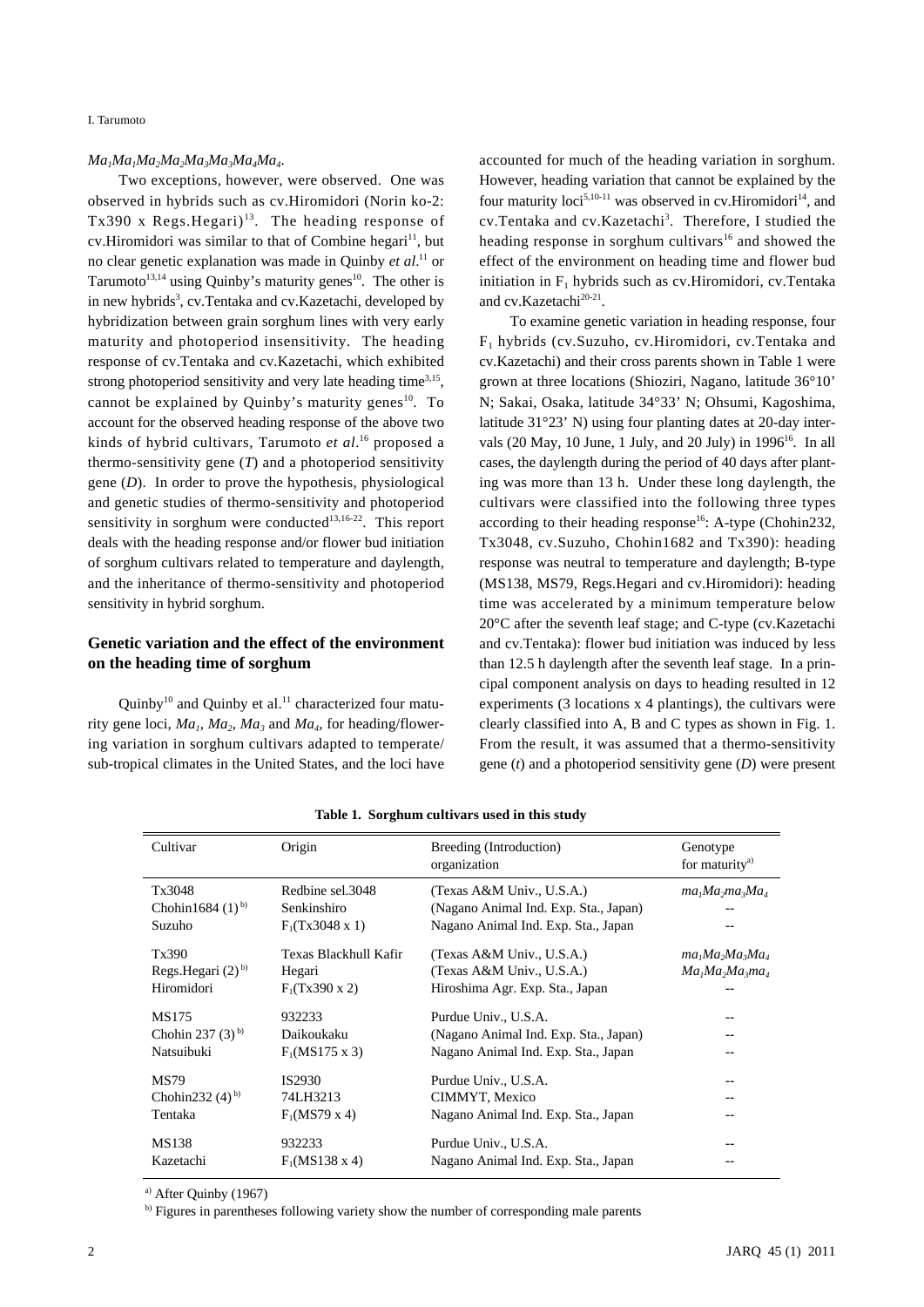

**Fig. 1. Scatter diagram of 11 sorghum cultivars according**  to the first  $(Z_1)$  and second  $(Z_2)$  principal component **scores extracted by a principal component analysis on day to heading (3 experimental places x 4 planting dates)**

- Note: 1) 3 experimental places: Shiogiri, Nagano; Sakai, Osaka; Kanoya, Kagoshima.
	- 2) 4 planting dates: May 20, June 10, July 1, and July 20 in 1996.
	- 3) Figures in the diagram show the entry number of cultivars.
		- A- type: 5.Chohin232, 6.Tx3048, 7.Suzuho, 8.Chohin1684, 9.Tx390
		- B- type: 1.MS138, 3.MS79, 10.Hiromidori, 11.Regs.Hegari.
		- C-type: 2.Kazetachi, 4.Tentaka

and that *tt* displayed recessive epistasis to *D-*.

In order to show the relationship between heading type and the environment, four B-type cultivars (MS138, MS79, Regs.Hegari, and cv.Hiromidori) and two A-type cultivars (Tx390 and Senkinshiro) were studied at various daylengths and temperatures in growth cabinets<sup>2,4,20</sup>. At a continuous high temperature of 25°C/25°C (day/night), the days to flower bud initiation (DFBI) of all six cultivars were noticeably shortened in 12.0 h daylength, compared to 12.5 h and 14.0 h daylength, and the DFBI in 12.5 h and 14.0 h daylength were almost the same. In daylength longer than 12.5 h, the DFBI of B-type were accelerated 10 to 26 days in 30°C/20°C(day/night) temperature compared to a continuous temperature of 25°C/25°C(day/night). The acceleration in flower bud initiation at low night temperature (minimum temperature) in long daylength increased with the reduction in night temperature from 20°C to 15°C, and this was linked with the reduction of total leaf number until flower bud initiation and heading<sup>20</sup>. In other words, reduction in total leaf

number by exposure to minimum temperatures lower than 20°C induced earlier flower bud initiation in B-type cultivars such as cv.Hiromidori (i.e., the opposite phenomenon occurs at over 20°C). As for the heading response of B-type cultivars, Uozumi<sup>26</sup> and Uozumi et al.<sup>23,24,25</sup> obtained the same results and noted that the effect of minimum temperatures lower than 20°C became apparent after the eighth leaf stage. The heading response of B-type cultivars is summarized in Table 2.

To find the critical daylength and its effective timing for C-type cultivars, cv.Kazetachi and their cross parents were tested for flower bud initiation in five different daylengths and two different temperature conditions in growth cabinets<sup>4,21</sup>. From the results, the threshold daylength for flower bud initiation of cv.Kazetachi was found to be 12.25 h, and the 12.25 h daylength was effective 10 to 30 days after emergence of seedling (third to fifth leaf stage) $^{21}$ . The heading response of C-type cultivars such as cv.Kazetachi is summarized in Table 2. Also, as shown in Table 2, the optimum daylength of A, B and C-type cultivars to flower bud initiation was  $12.0 h^{21}$ .

## **Inheritance of thermo-sensitivity and photoperiod sensitivity in B- and C-type hybrid sorghum**

In the previous section, the unique heading response of B- and C-type cultivars were considered to be genetic ones and their response to the environmental effects were revealed<sup>20-21</sup>. However, there had been no inheritance studies of thermo-sensitivity and photoperiod sensitivity<sup>16</sup>, so I studied the inheritance mode of thermo-sensitivity and photoperiod sensitivity genes<sup>16-19</sup> in field conditions in long daylength (>13 h) and at temperatures over 20°C for at least 40 days after sowing<sup>1</sup>, and identified the chromosomal location of the thermo-sensitivity gene using AFLP markers  $8.9$ .

# **1. Inheritance of a thermo-sensitivity gene controlling the heading response of B-type cultivars**

A thermo-sensitivity gene in sorghum accounts for the acceleration of heading response when plants are exposed to temperatures lower than  $20^{\circ}$ C in long daylength<sup>15,16</sup>. In order to identify the inheritance mode of the thermo-sensitivity gene, the  $F_1$ ,  $F_2$ ,  $F_3$  and  $BC_1F_1$  populations of cv. Hiromidori and cv.Natsuibuki (Norin Ko-9) in Table 3 were evaluated for the days to emergence of flag leaf (DEFL) in field conditions in long daylength  $(>13 h)$  and at temperatures over  $20^{\circ}$ C for 51 days after sowing in 1999 and  $2000^{17}$ . The  $F_1$  hybrids, cv. Hiromidori : Tx390 (early) x Regs. Hegari (late), and cv.Natsuibuki : MS175 (late) x Daikoukaku (early), showed the same heading response as B-type cultivars such as Regs.Hegari and MS175, which showed a delay in DEFL at temperatures over 20°C, sug-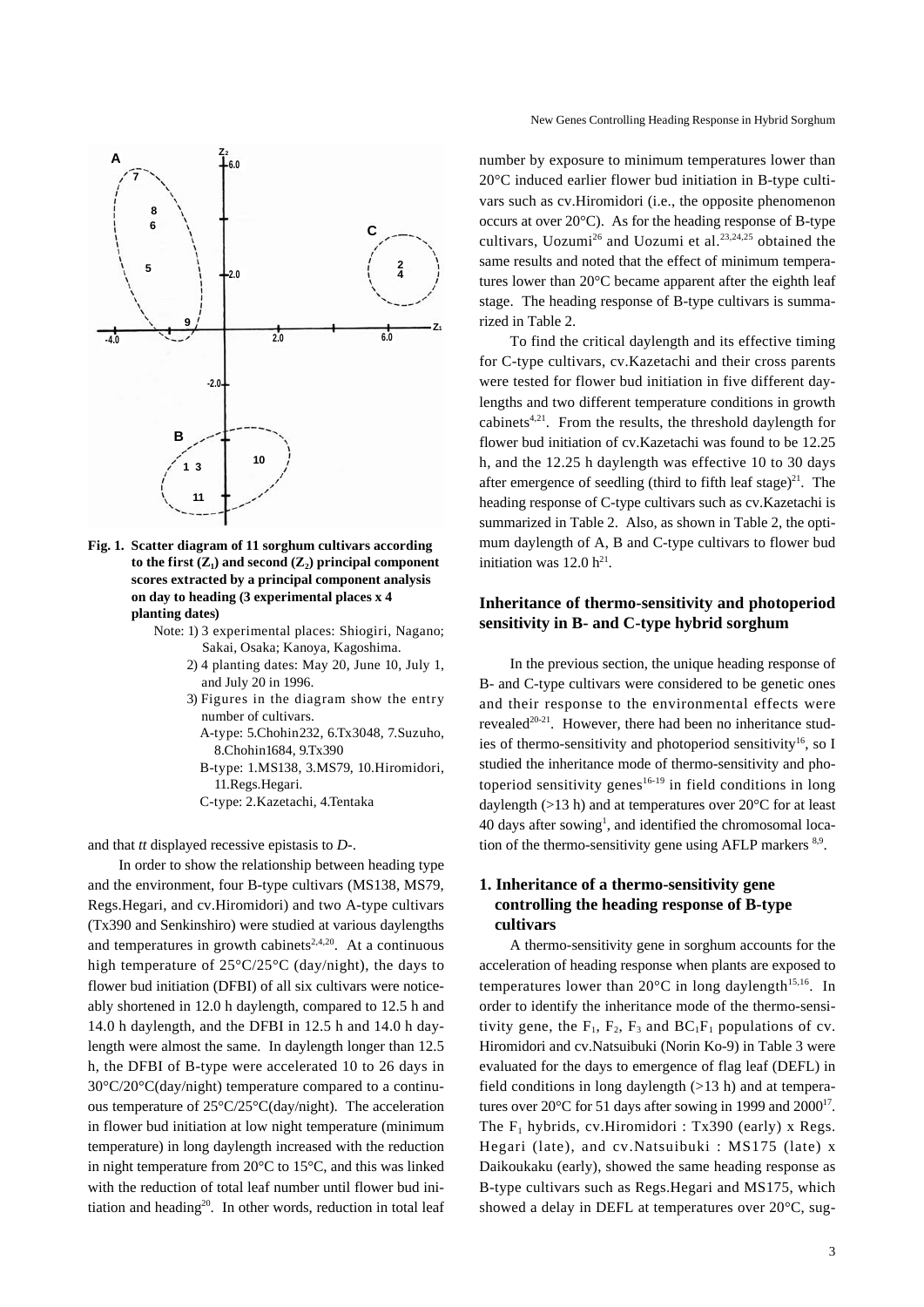| Table 2. Types of heading response and/or flower bud initiation (FBI), their relationship with minimum temperature |  |
|--------------------------------------------------------------------------------------------------------------------|--|
| (Min-T) and daylength (DL), and the genotypes predicted by the heading response to environmental condition         |  |

|                           | DL > 12.5 h                                                                                                                                                                                                                                              | DL < 12.25 h                                                        | $DL \leq 12.0 h$                                                                                                                         |
|---------------------------|----------------------------------------------------------------------------------------------------------------------------------------------------------------------------------------------------------------------------------------------------------|---------------------------------------------------------------------|------------------------------------------------------------------------------------------------------------------------------------------|
| Min-T $> 20^{\circ}$ C    | A-type $(ttdd, ttD-)$ <sup>1)</sup> :<br>Heading emergence (HE) of<br>almost cultivars including<br>Suzuho, MS79, Tx3048.<br>Chohin1684, Tx3048, Tx-<br>390 & Chouhin 237<br>is accelerated.<br>but HE of B-type cultivars<br>like Hiromidori is delayed | (not yet observed)                                                  | In all cultivars of<br>$(A + B + C)$ type, FBI<br>is induced when the<br>vegetative growth<br>is attained, and earlier<br>HE is observed |
| Min-T $\leq 20^{\circ}$ C | B-type $(T-dd)^{1}$ :<br>HE of Hiromidori, Natsuibuki,<br>Reg. Hegari, MS138 & MS175<br>is accelerated                                                                                                                                                   | C-type $(T-D-)^{(1)}$ :<br>FBI of Kazetachi &<br>Tentaka is induced | Ditto in the above                                                                                                                       |

1) In genotypes tentatively predicted by the heading response, A-type : *ttdd*, *ttD-*, B-type :*T-dd*, C-type :*T-D-*. Note) Relationship between thermo-sensitivity gene (*T- > tt*) and photoperiod sensitivity gene (*D- > dd*): (a.) *tt* shows recessive epistasis over *DD* and *Dd*, and the genotype with *ttD-* is neutral to long daylength, (b.) *T-* and *D-* act complementarily, and flower bud initiation of the genotype *T-D-* is induced only under a short daylength less than 12.25 h.

| Table 3. DEFL(days to emergence of flag leaf) in parental varieties included Hiromidori and Natuibuki, and |
|------------------------------------------------------------------------------------------------------------|
| segregation pattern for DEFL in $F_2$ and backcross populations of Hiromidori and Natuibuki during the     |
| summer of 2000                                                                                             |

| Variety and/or                    | Total  | No. of plants segregated into       |                        | Expected ratio |       |               |
|-----------------------------------|--------|-------------------------------------|------------------------|----------------|-------|---------------|
| population                        | number | Early                               | Late                   | (early : late) | $x^2$ | P             |
|                                   |        | $\text{(early} < 60)^{b}$           | $(\text{late} > 60)$   |                |       |               |
| Tx390                             | 19     | $19(45)$ <sup>b)</sup>              | $\overline{0}$         |                |       |               |
| Regs. Hegari (RH)                 | 16     | $\theta$                            | 16(75)                 |                |       |               |
| Hiromidori                        | 22     | $\Omega$                            | 22(78)                 |                |       |               |
| F <sub>2</sub>                    | 266    | 56                                  | 210                    | 1:3            | 2.210 | $0.10 - 0.25$ |
| $BC_1 F_1 (Tx390 \times F_1)^{a}$ | 185    | 84                                  | 101                    | 1:1            | 1.560 | $0.30 - 0.10$ |
| $BC_1 F_1 (F_1 x RH)^{a}$         | 146    | $\mathbf{0}$                        | 146                    | no segregation |       |               |
|                                   |        | $\text{(early} < 46)$ <sup>b)</sup> | (late>46)              |                |       |               |
| <b>MS175</b>                      | 30     | $\overline{0}$                      | $30(62)$ <sup>b)</sup> |                |       |               |
| Daikoukaku (DK)                   | 23     | 23(34)                              | $\theta$               |                |       |               |
| Natsuibuki                        | 25     | $\Omega$                            | 25(64)                 |                |       |               |
| F <sub>2</sub>                    | 209    | 58                                  | 151                    | 1:3            | 0.834 | $0.50 - 0.30$ |
| $BC_1 F_1 (MS175 \times F_1)^{a}$ | 96     | $\boldsymbol{0}$                    | 96                     | no segregation |       |               |
| $BC_1 F_1 (F_1 x DK)^{a}$         | 173    | 80                                  | 93                     | 1:1            | 0.977 | $0.50 - 0.30$ |

<sup>a)</sup> BC<sub>1</sub> F<sub>1</sub> (Tx390 x F<sub>1</sub>) were derived from a cross between Tx390 and Hiromidori. BC<sub>1</sub> F<sub>1</sub> (F<sub>1</sub> x RH) were derived from a cross between hand-emasculated Hiromidori and Regs.Hegari.

 $BC_1$  F<sub>1</sub> (MS175 x F<sub>1</sub>) were derived from a cross between MS175A and Natsuibuki.  $BC_1$  F<sub>1</sub> (F<sub>1</sub> x DK) were derived from a cross between hand-emasculated Natsuibuki and Daikoukaku.

b) Figures in parentheses show DEFL.

gesting the presence of a dominant thermo-sensitivity gene. In two different  $F_2$  populations, the segregation of early and late plants for DEFL fitted the expected 1 : 3 ratio (Table  $3$ <sup>17</sup>, indicating that a single dominant gene induced late heading. The inheritance mode was confirmed in two different  $BC_1F_1$  populations (Table 3)<sup>17</sup>, where the expected 1 : 1 (early : late) ratio was observed in the segregation of the  $BC_1F_1$  of (Tx390 x F<sub>1</sub>) and (F<sub>1</sub> x Daikoukaku). As expected, no segregation was observed in  $BC_1F_1$  populations of  $(F_1 x)$ Regs.Hegari) and (MS175 x  $F_1$ ). These results suggest that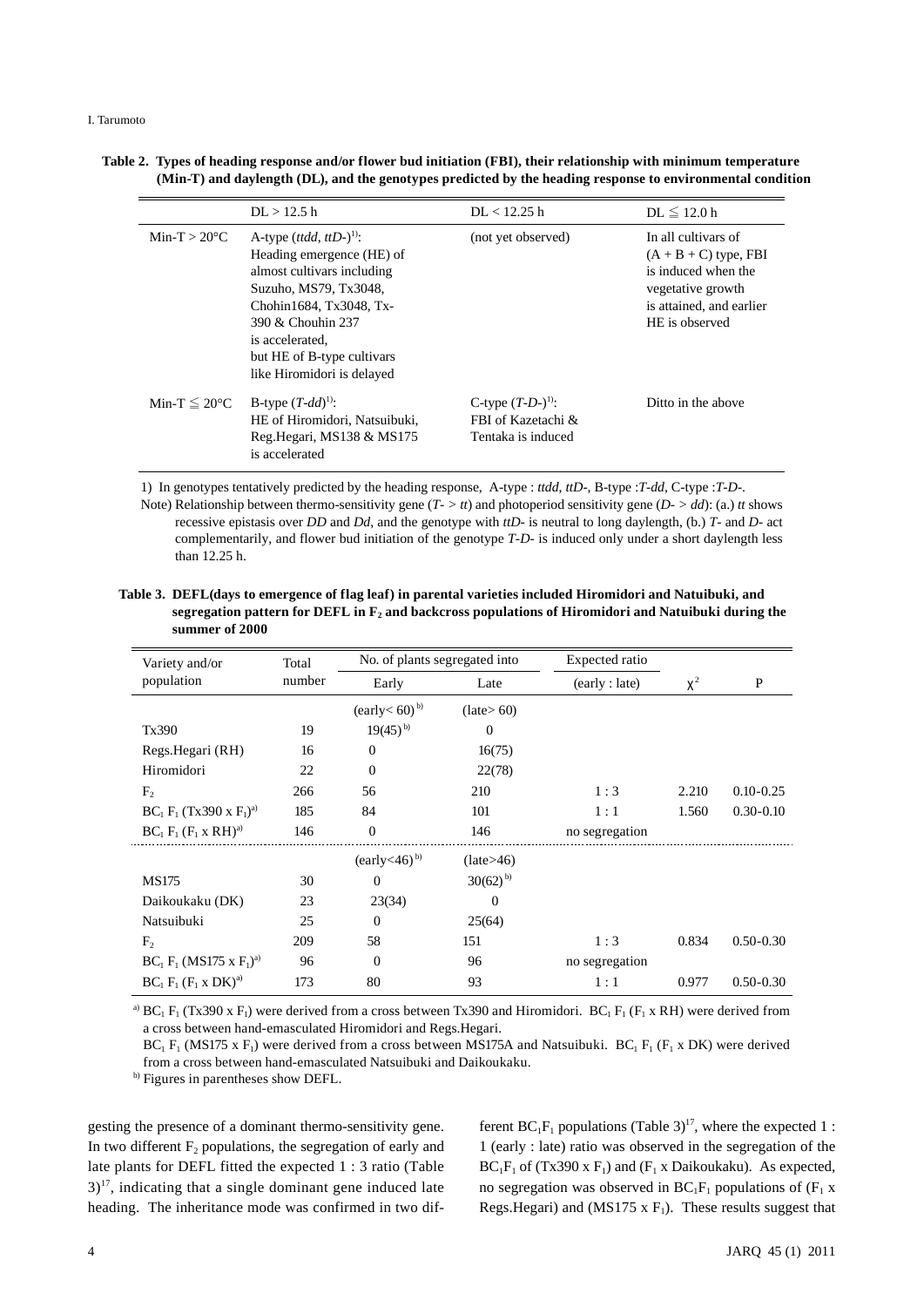| Varieties and/or | Total<br>number | No. of plants segregated into |                | Expected ratio |                       |       |               |
|------------------|-----------------|-------------------------------|----------------|----------------|-----------------------|-------|---------------|
| population       |                 | early                         | middle         | late           | (early: middle: late) | $x^2$ | P             |
|                  |                 | $(< 51)^{b}$                  | $(51 - 99)$    | (>99)          |                       |       |               |
| <b>MS79</b>      | 14              | $\Omega$                      | 14 $(56)^{b}$  | $\mathbf{0}$   |                       |       |               |
| Chohin232        | 15              | 15(38)                        | $\mathbf{0}$   | $\theta$       |                       |       |               |
| Tentaka          | 10              | $\mathbf{0}$                  | $\mathbf{0}$   | 10(105)        |                       |       |               |
| $F_{2}$          | 265             | 27                            | 132            | 106            | 7:30:27               | 1.91  | $0.50 - 0.25$ |
| $BC_1 F_1^{a)}$  | 286             | 92                            | 126            | 68             | 1:2:1                 | 5.33  | $0.10 - 0.05$ |
|                  |                 | $(< 51)^{b}$                  | $(51 - 99)$    | (>99)          |                       |       |               |
| <b>MS138</b>     | 13              | $\mathbf{0}$                  | 13 $(57)^{b}$  | $\mathbf{0}$   |                       |       |               |
| Chohin232        | 16              | 10(38)                        | $\overline{0}$ | $\mathbf{0}$   |                       |       |               |
| Kazetachi        | 10              | $\Omega$                      | $\Omega$       | 10(105)        |                       |       |               |
| F <sub>2</sub>   | 353             | 45                            | 166            | 142            | 7:30:27               | 1.38  | $0.75 - 0.50$ |
| $BC_1 F_1^{a)}$  | 103             | 22                            | 60             | 21             | 1:2:1                 | 0.24  | $0.90 - 0.75$ |

**Table 4. Response for DEFL of parental varieties included Tentaka and Kazetachi, and segregation pattern for DEFL in F2 and backcross populations of Tentaka and Kazetachi during the summer of 2000 at Sakai, Osaka Prefecture University**

<sup>a)</sup>  $BC_1$  F<sub>1</sub> were derived from crossing hand-emasculated Kazetachi and Tentaka by Chohin232.

b) Figures in parentheses show DEFL

the thermo-sensitivity inducing late heading in B-type cultivars is controlled by a monogenic dominant gene of late over early heading, and the symbol *TT* is assigned to the genotype in which flower bud initiation is accelerated by exposure to temperatures lower than 20°C in long daylength $17$ .

## **2. Inheritance of photoperiod sensitivity and thermo-sensitivity genes controlling the heading response in C-type cultivars**

The photoperiod sensitivity gene in sorghum postpones flower bud initiation in C-type cultivars until the cultivars meet in a short daylength below 12.5 h after the seventh leaf stage<sup>15</sup>. To identify the inheritance mode in C-type cultivars, the  $F_1$ ,  $F_2$ ,  $BC_1F_1$  and  $BC_1F_2$  populations of cv. Tentaka and cv.Kazetachi in Table 4 were evaluated for days to emergence of flag leaf (DEFL) in field conditions in long daylength ( $>13$  h) and at minimum temperatures over  $20^{\circ}$ C for 51 days after sowing in 1999 and 2000<sup>18</sup>. The  $F_1$  hybrids, cv.Tentaka (MS79 x Chohin232), and cv.Kazetachi (MS138 x Chohin232), exhibited strong photoperiod sensitivity and very late DEFL, although their parental cultivars were photoperiod insensitive (Table 2 and 4)<sup>18</sup>. In two different  $F_2$ populations, the segregation of plants for DEFL fitted the expected 7 : 30 : 27 (early : middle : late) ratio under the three genes hypothesis of photoperiod sensitivity and thermo-sensitivity (Table 4)<sup>18</sup>, designating  $TtD_1d_1D_2d_2$  for cv.Tentaka and cv.Kazetachi (Table  $5)^{18}$ . In addition, the expected ratio of (early : middle : late =  $1 : 2 : 1$ ) was observed in the segregation of  $BC_1F_1$  of (cv. Tentaka x Chohin232) and (cv.Kazetachi x Chohin232)<sup>18</sup>. These results suggested that two photoperiod sensitivity genes, *D1* and  $D<sub>2</sub>$ , which showed a complementary dominant effect, were effective, and the heading response of C-type hybrids, cv.Tentaka and cv.Kazetachi, were expressed by the interactive regulation both of a dominant thermo-sensitivity gene (*T*) and complementary dominant photoperiod sensitivity genes  $(D_1, D_2)^{18}$ , that is the genotype  $TtD_1d_1D_2d_2$ .

Rooney and  $Aydin^{12}$  identified other maturity genes  $(Ma<sub>5</sub>$  and  $Ma<sub>6</sub>)$ , and noted that F<sub>1</sub> hybrids crossed between sorghum cultivars carrying  $Ma_5ma_6$  and the special inbred line carrying  $ma_5Ma_6$  had a critical daylength of 12.33 h. Ctype cultivars with genotype  $TtD_1d_1D_2d_2^{18-19,21}$  and hybrids<sup>12</sup> carrying  $Ma<sub>5</sub>Ma<sub>6</sub>$  genes exhibited almost the same photoperiod sensitivity. However, the hybrid with a  $\frac{t}{D_1d_1D_2d_2}$  genotype exhibited a critical daylength of 13.0  $h^{18,19}$ , and C-type cultivars with a  $TtD_1d_1D_2d_2$  genotype exhibited a critical daylength of 12.25 h with the interaction between  $D_1D_2$  and *T* genes<sup>18,19,21</sup>. Therefore, the photoperiod sensitivity,  $D_l$  and  $D_2$ , were considered to differ from the maturity genes,  $Ma_5$ and *Ma6*, in their genetic regulation and critical daylength.

The heading types of cultivars used in this experiment and their genotypes for thermo-sensitivity and photoperiod sensitivity are listed in Table 5<sup>18</sup>.

#### **3. Identification of the chromosomal location of the thermo-sensitivity gene using AFLP markers**

In order to identify the thermo-sensitivity gene (*T*) in B-type sorghum cultivars using AFLP markers, DNA markers linked to the *T* gene were screened by bulk analysis with amplified fragment-length polymorphism (AFLP). Fourteen dominant markers and one co-dominant marker were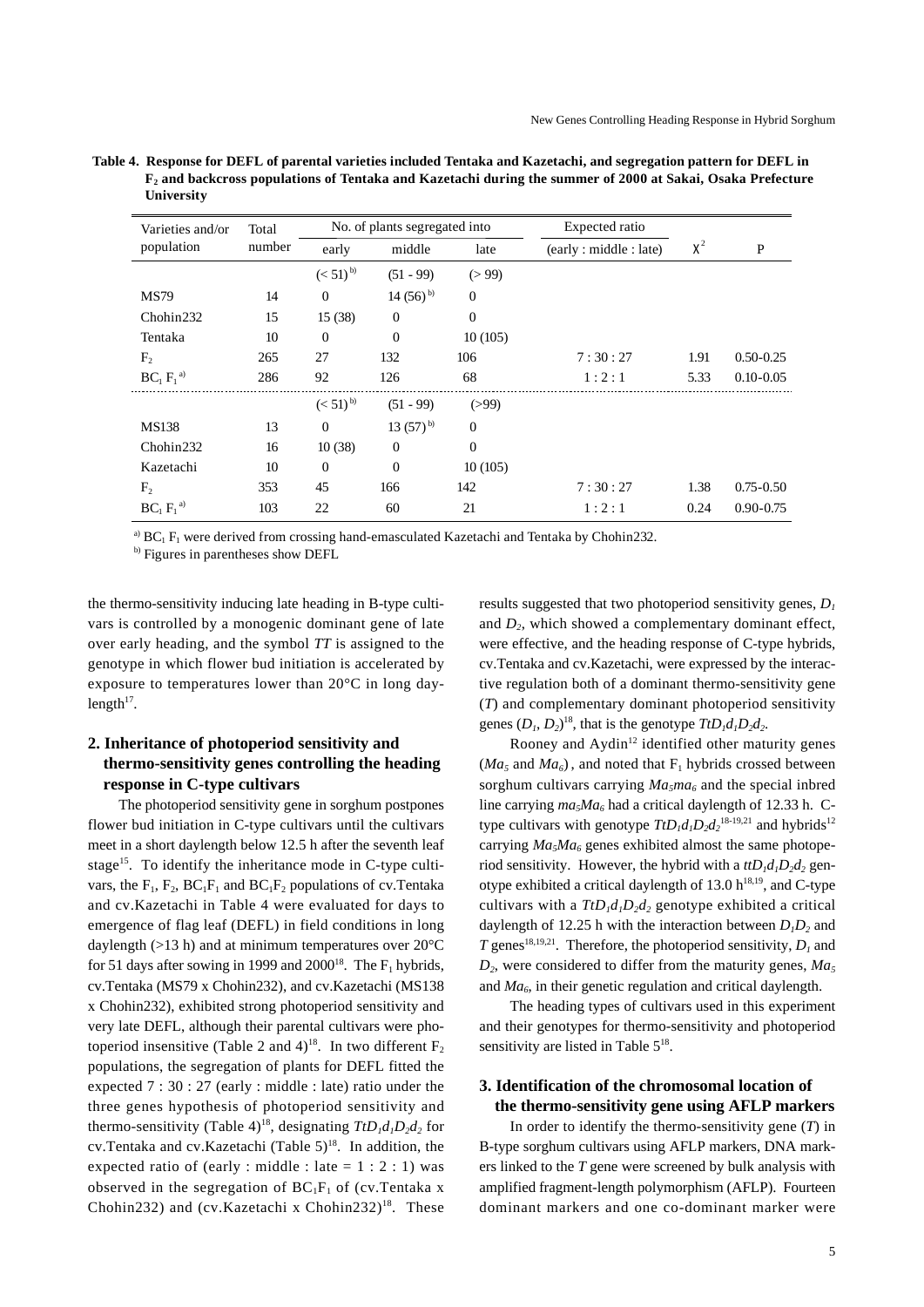| Cross                         | Cultivar                               | Type of heading<br>response | Genotype                                                                                            |                                           |
|-------------------------------|----------------------------------------|-----------------------------|-----------------------------------------------------------------------------------------------------|-------------------------------------------|
| Female<br>Male<br>$\rm F_i$   | Tx390<br>Regs.Hegari<br>Hiromidori     | A<br>B<br>B                 | $ttd_1d_1d_2d_2$<br>$TTd1d1D2D2$<br>$Ttd_1d_1D_2d_2$ .                                              | $trd1d1D2D2$<br><b>or</b>                 |
| Female<br>Male<br>$\rm F_i$   | MS175<br>Chouhin 237<br>Natsuibuki     | B<br>A<br>B                 | $TTd1d1D2D2$<br>ttd <sub>i</sub> d <sub>i</sub> d <sub>2</sub> d <sub>2</sub><br>$Ttd_1d_1D_2d_2$ . | ttd <sub>1</sub> $d_1D_2D_2$<br><b>or</b> |
| Female<br>Male<br>$\rm F_{1}$ | <b>MS79</b><br>Chohin232<br>Tentaka    | B<br>A<br>C                 | $TTd1d1D2D2$<br>$ttD_1D_1d_2d_2$<br>$TtD_id_1D_2d_2$ .                                              |                                           |
| Female<br>Male<br>$\rm F_i$   | <b>MS138</b><br>Chohin232<br>Kazetachi | B<br>A<br>C                 | $TTd1d1D2D2$<br>$ttD_1D_1d_2d_2$<br>$TtD_1d_1D_2d_2$ .                                              |                                           |

**Table 5. Types of heading response in Table 2 and genotypes estimated from Table 3 and 4**

screened from 1024 AFLP markers and seven of them could be assigned to a linkage map. Linkage analysis using 33 individuals from the  $BC_1F_2$  population, which were clearly classified as *tt* or *T-*, showed that the *T* locus for thermosensitivity was located at 3.2cM distance from the marker AFLP16<sup>8</sup>. Restriction fragment length polymorphism (RFLP) analysis was carried out to find the more critical region of AFLP16 by comparison with 145 RFLP markers already mapped on the authentic sorghum genetic map<sup>7</sup>. As shown in Fig. 2, the locus for thermo-sensitivity was estimated to be located on chromosome 6 at a distance of 4.0 cM from the AFLP 16 marker<sup>9</sup>.

#### **Conclusion**

This report deals with the heading response and/or flower bud initiation in two kinds of hybrid cultivars (B and C types), which were not accounted for by the maturity genes of Quinby<sup>10</sup> and Quinby et al.<sup>11</sup> The heading response of B-type cultivars such as cv.Hiromidori accelerated with a reduction in total leaf number at minimum temperatures lower than 20°C (i.e., the opposite phenomenon occurs at over 20°C). C-type cultivars such as cv.Tentaka and cv.Kazetachi had a critical daylength of 12.25 h and flower bud initiation was induced in a daylength below 12.25 h at minimum temperatures lower than 20°C. Effective timing in 12.25 h daylength was 10 to 30 days after emergence of seedling (third to fifth leaf stage). These results provided useful information for improving the yield potential and cultivation of sorghum<sup>24-27</sup>.

In the inheritance study, thermo-sensitivity for heading response was controlled by a monogenic dominant gene (*T*) of late over early heading. The heading response of C-type cultivars was expressed by the interaction of a dominant thermo-sensitive gene (*T*) and complementary dominant



**Fig. 2. The relationship between QTL analysis of DEFL and linkage analysis of thermo-sensitivity:. A: QTL analysis of DEFL on chromosome b, B: Linkage analysis of thermo-sensitivity as a single gene, C: Known Sorghum linkage map (Nagamura, Y. et al. 1998)**

Note: Hatched region was fixed by the segments of Daikoukaku.